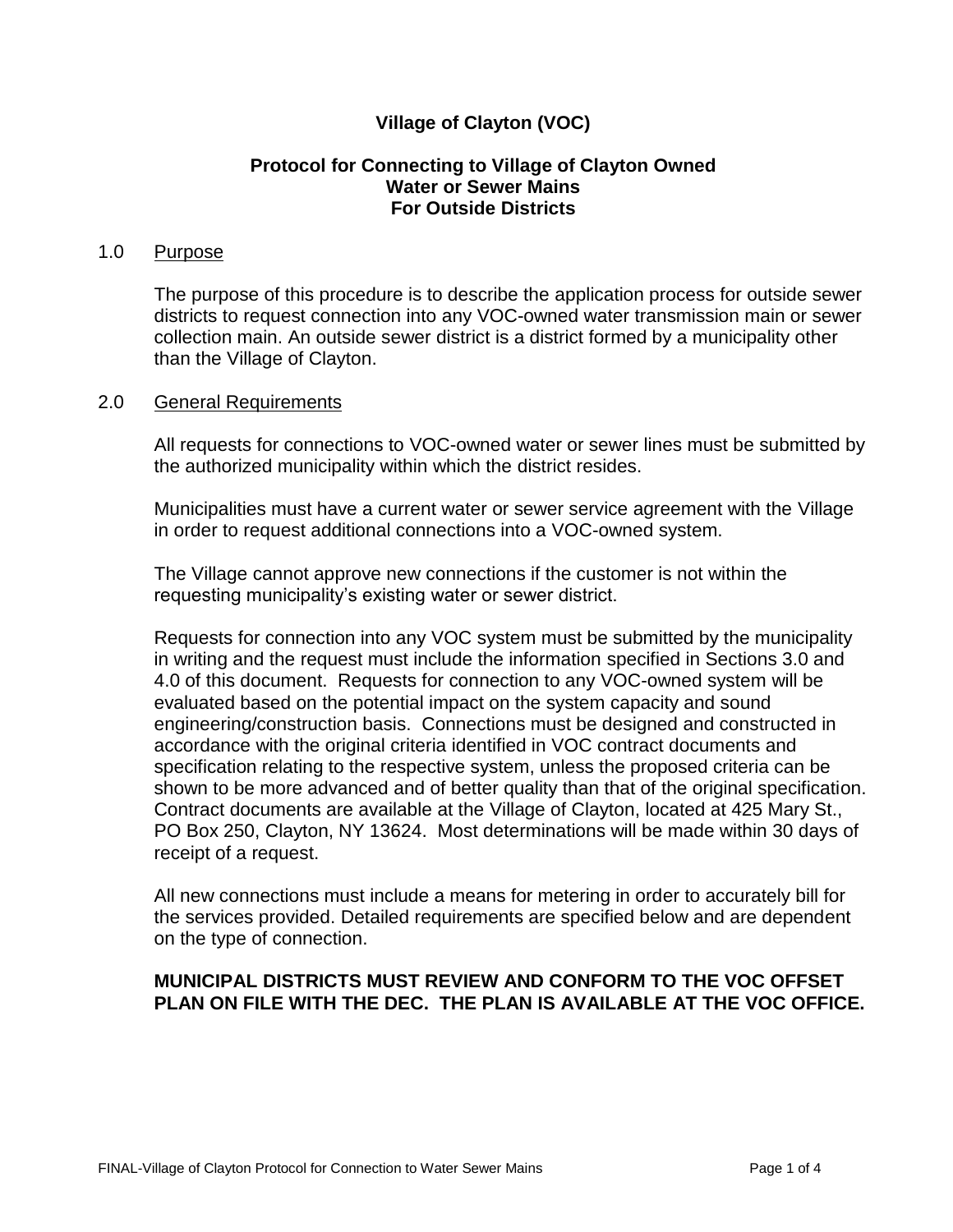### 3.0 Waterline Connections

Connections should be designed to minimize the number of individual tie-ins to the Village's transmission line and should be combined whenever possible through the use of a single individual tap with system meter.

All meter connections must be designed to provide a provision for pressure testing the line. Drawings will be reviewed to ensure that this provision has been included in the design. The cost of pressure testing the line is the responsibility of the municipality (for multiple connections) and the individual home owner (for single connections).

#### 3.1 Multiple Connection Requirements

Multiple user connections are defined as more than one customer hook-up.

- 3.1.1 Multiple user connections are required to have a single tap into the transmission main, unless a special situation warrants waiver of this requirement. The municipality will be responsible for installing a single system meter in an insulated, lockable vault. The system meter will be owned and maintained by the municipality and will be used by VOC for billing. Individual household water meters are the responsibility of the municipality and will not be used for VOC billing.
- 3.1.2 Meters must be calibrated on an annual basis. The municipality is responsible for all costs associated with meter calibrations.
- 3.1.3 An Engineering Report must be submitted with the request. This report will contain the following:
	- Number of hookups to the proposed system, including a breakdown by type (i.e., residential, commercial, industrial, etc.);
	- Estimated volume of water that will be used by hook-up type provided in average gallons per day and peak gallons per day;
	- Analysis demonstrating the degree of impact, if any, that the proposed addition will have on the existing capacity of the VOC system;
	- Copies of any applicable approved regulatory required permits (NYSDEC water supply permit applications, etc.);
	- Detailed drawings and specifications indicating the proposed materials and methods of construction;
	- Protocol to be used to pressure test the system;
	- Any other relevant information needed to assess the impact of the proposed connection.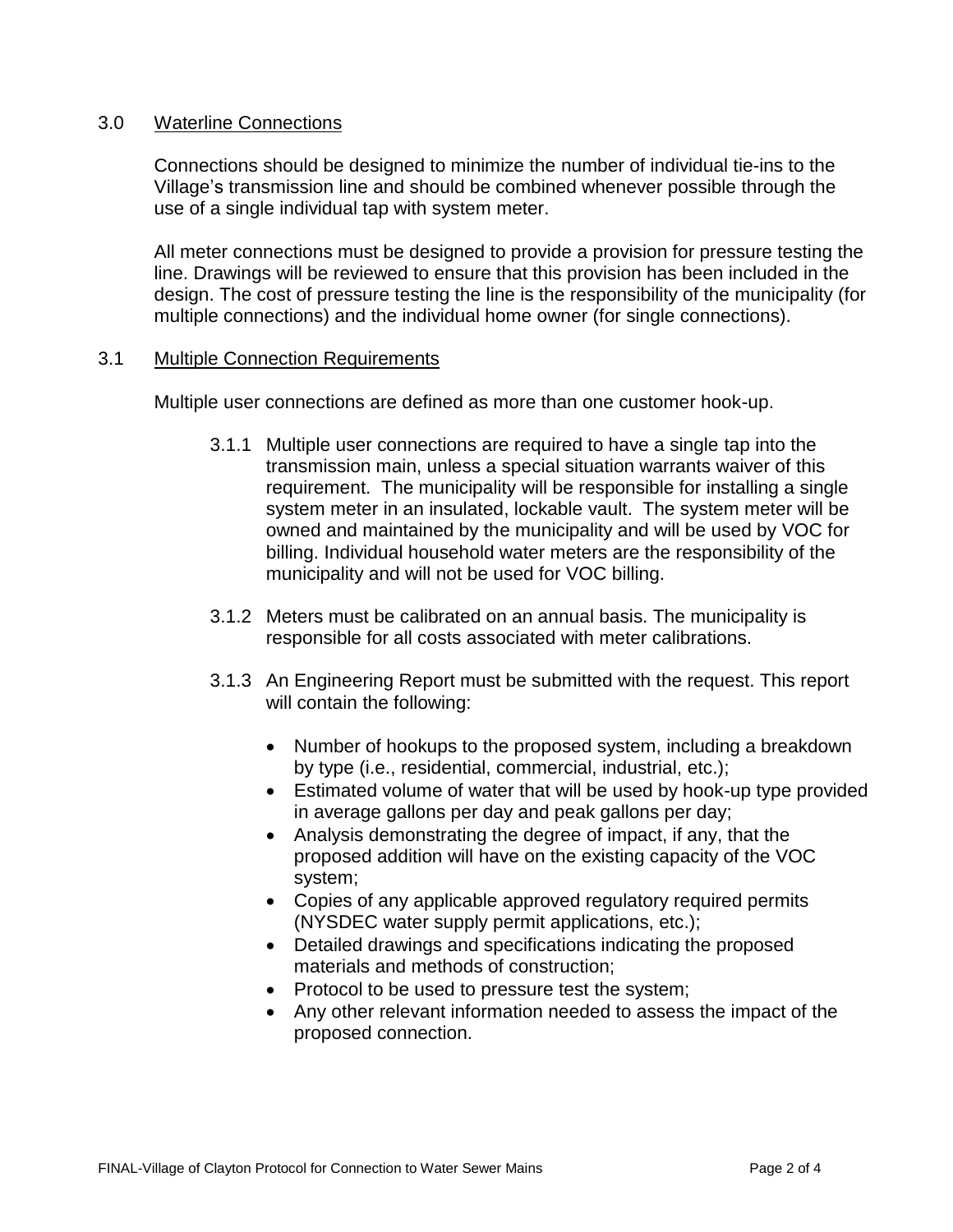## Single Connection Requirements

- 3.2.1 Single user connections may be metered inside of the residence or in a meter pit located outside the home/business. The meter must be consistent with other system meters in the municipality or as specified by the Village of Clayton.
- 3.2.2 The home owner will be responsible for all costs associated with the installation and maintenance of the lateral connection, unless otherwise agreed to by the municipality.
- 3.2.3 A letter report must be submitted with all single user connection requests. This report will contain the following:
	- Demonstration that connection into an existing distribution system is not feasible;
	- Illustration of the proximity of the new connection to existing distribution systems and the evaluation of the possibility for extension of these systems;
	- Consideration for the potential of additional single-user connections in the area of the proposed connection;
	- The type of user must be specified (i.e., residential, commercial, industrial) and the estimated average and peak water usage in gallons must also be provided;
	- Copies of any applicable approved regulatory required permits (NYSDEC water supply permit applications, etc.) shall be provided;
	- Detailed drawings and specifications indicating the proposed materials and methods of construction;
	- Protocol to be used to pressure test the lateral line and meter connection;
	- Any other relevant information needed to assess the impact of the proposed connection.

## 4.0 Sewerline Connection

4.1 The municipality will be responsible for installing a single system meter in an insulated, lockable vault. The system meter will be owned and maintained by the municipality and will be used by VOC for billing/system control. Annual meter calibrations will be performed under the direction of the Village of Clayton. Any costs associated with meter calibrations are the responsibility of the municipality.